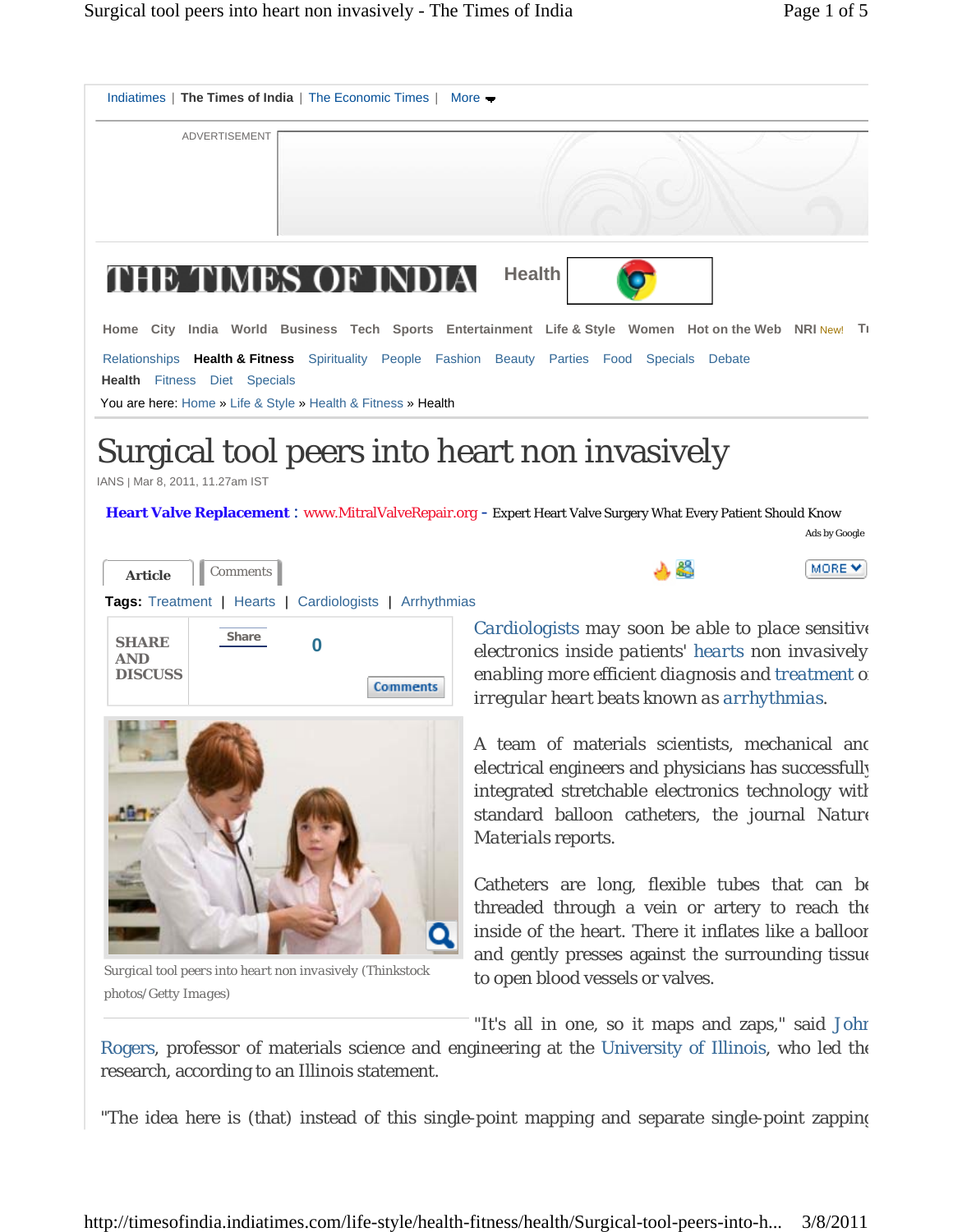catheter, have a balloon that offers all that functionality, in a mode that can do spatial mapping in  $\epsilon$ single step."

The device holds an array of sensors to measure electrical activity of the cardiac muscle temperature, blood flow and pressure as the balloon presses against the tissue.

The entire system is designed to operate reliably as the balloon inflates and deflates.

Heart Tumor Treatments : www.CancerCenter.com - Chat w/a Cancer Info Expert About Heart Tumor Treatment Options.

vitaminwater zero® : **facebook.com/vitaminwaterzero** - naturally sweetened and great tasting without the calories.

Ads by Google

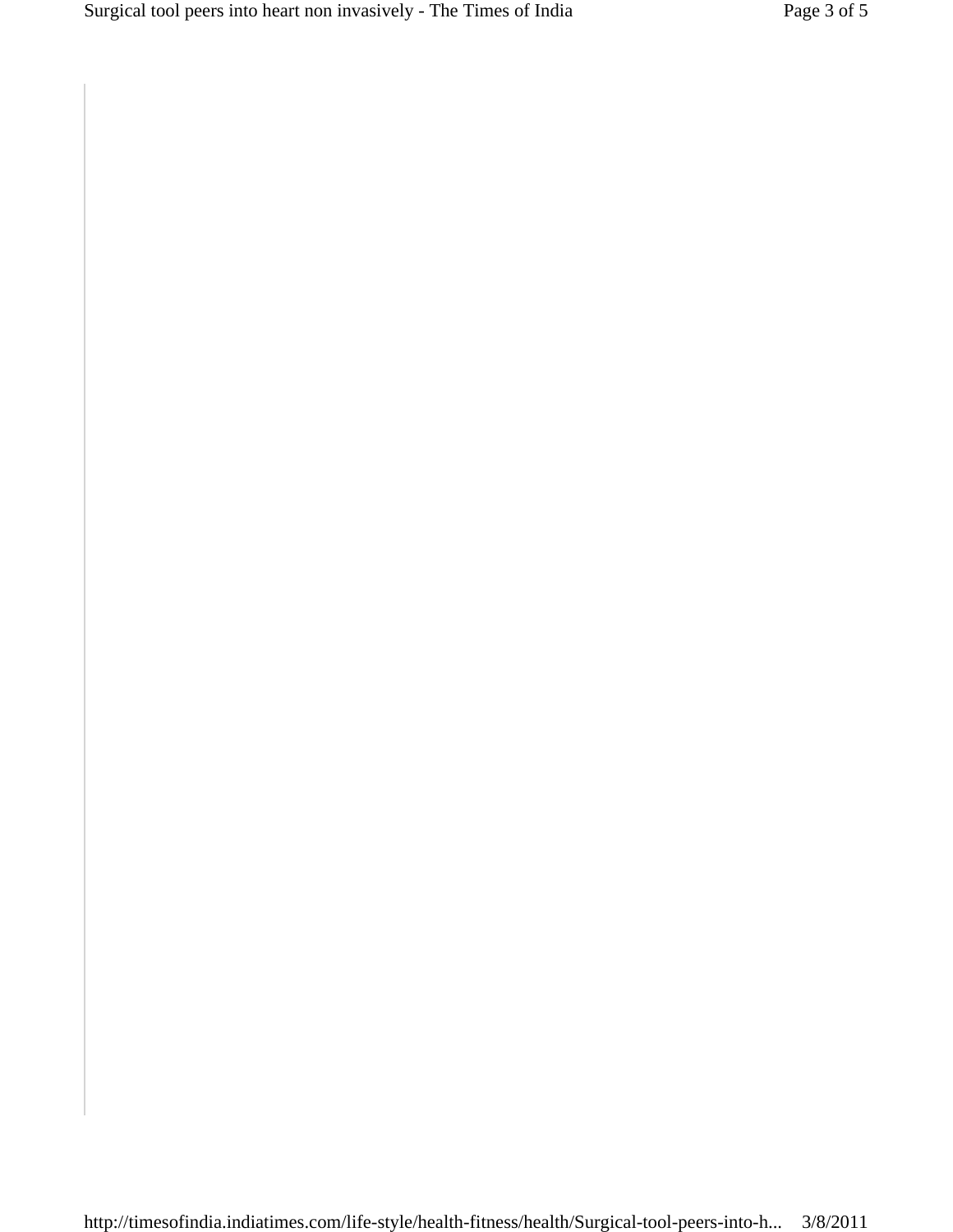## **More inside The Times of India**

| ٠<br>٧<br>×<br>. . |  |
|--------------------|--|
|                    |  |

Woman jumps off 19th floor with 2 kids

Sacked overweight air hostess moves court

Mumbai Mirror **|** Times Now Indiatimes | नवभारत टाइम्स

Condoms found in Patna's cyber cafes

Mangalore: Cop demands Rs 1L for passport, held

» MORE FROM CITY

## **INDIA**

Orissa moves SC against govt order to shut Vedanta project

Why not invoke anti-terror law against Hasan Ali: SC

Two more pilots land in trouble for fake licences

Don't care if govt lives or goes, Sonia told DMK

» MORE FROM INDIA

| <b>WORLD</b>                                                                        | <b>BUSINESS</b>                         |
|-------------------------------------------------------------------------------------|-----------------------------------------|
| <b>Bangla HC upholds removal</b><br>of Yunus                                        | <b>Sensex reco</b>                      |
| <b>France: Jacques Chirac trial</b><br>postponed for months<br>Womb for sale debate | <b>Rupee dow</b><br>dollar              |
|                                                                                     | <b>Rajat Gupt</b><br>corporate <i>t</i> |
| surfaces in Nepal                                                                   | Now, Cairn<br>hinges on (               |
| <b>Fatal shooting prompts</b><br>outcry among Sikhs                                 |                                         |

» MORE FROM WORLD

» MOR

THE TIMES OF INDIA Powered by *INDIATIMES* About us Advertise with us Terms of use Privacy policy Feedback RSS Newsletter TOI Mobile ePaper Sitemap Archives **Other Times Group news sites** Times Crest **|** The Economic Times इकनॉमिक टाइम्स | ઈકોનોમિક ટાઈમ્સ **Living and entertainment** Timescity **|** iDiva **|** Bollywood **|** Zoom **Hot on the Web** Hotklix **Services** Book print ads **|** Online **Business email | Free S** 

**Network**